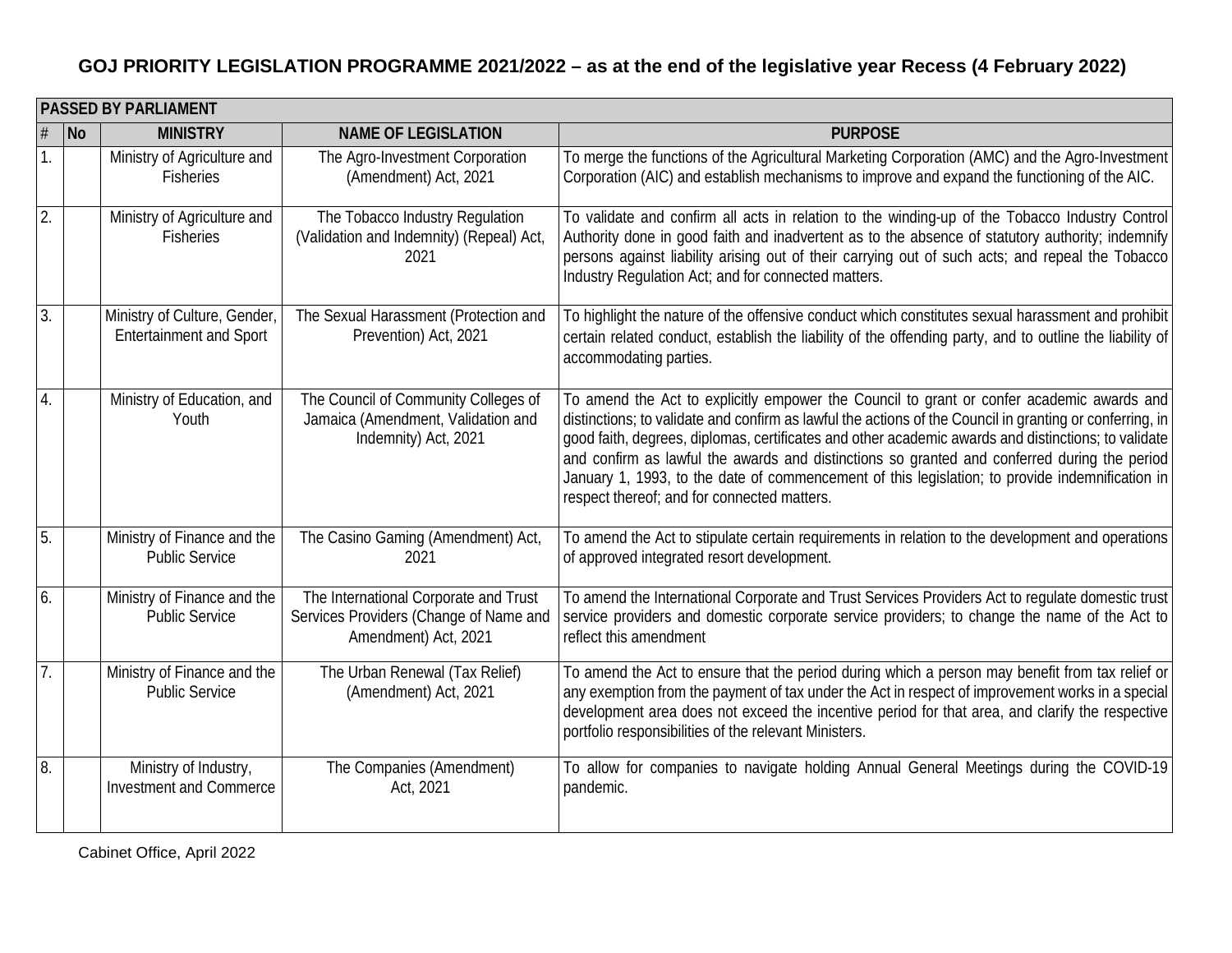|      | <b>PASSED BY PARLIAMENT</b> |                                                                 |                                                                                                                                   |                                                                                                                                                                                                                                                                                                                                                                                                |  |
|------|-----------------------------|-----------------------------------------------------------------|-----------------------------------------------------------------------------------------------------------------------------------|------------------------------------------------------------------------------------------------------------------------------------------------------------------------------------------------------------------------------------------------------------------------------------------------------------------------------------------------------------------------------------------------|--|
| $\#$ | No                          | <b>MINISTRY</b>                                                 | <b>NAME OF LEGISLATION</b>                                                                                                        | <b>PURPOSE</b>                                                                                                                                                                                                                                                                                                                                                                                 |  |
| 9.   |                             | Ministry of Industry,<br><b>Investment and Commerce</b>         | The Trade Marks (Amendment) Act, 2021                                                                                             | To allow for the implementation of the Madrid Protocol which allows for a system of International<br>registration of trademarks and service marks.                                                                                                                                                                                                                                             |  |
| 10.  |                             | Ministry of Justice                                             | The Emergency Powers (Amendment) Act<br>2021                                                                                      | To amend the Emergency Powers Act and the Emergency (Public Security) Act to bring them into<br>conformity with amendments made to the Constitution of Jamaica in 2011.                                                                                                                                                                                                                        |  |
| 11.  |                             | Ministry of Justice                                             | The Extradition (Amendment) Act, 2021                                                                                             | To amend the Act to provide for the admission of evidence that would not otherwise be admissible<br>under Jamaican law in the form of records of evidence of the case in extradition hearings and to<br>empower any Parish Court Judge to issue an arrest warrant for a person accused of an extraditable<br>offence, irrespective of the parish in which the person is thought to be located. |  |
| 12.  |                             | Ministry of Justice                                             | The Judicature (Parish Courts)<br>(Amendment) Act, 2021; The Judicature<br>(Appellate Jurisdiction) (Amendment) Act,<br>2021.     | To grant a limited right of appeal to the Prosecution                                                                                                                                                                                                                                                                                                                                          |  |
| 13.  |                             | Ministry of Justice                                             | The Justices of the Peace (Amendment)<br>Act, 2021                                                                                | To amend the Act to allow a Justice of the Peace who resides, or has his or her principal place of<br>work, in Kingston or St Andrew to be appointed as a Justice for either parish.                                                                                                                                                                                                           |  |
| 14.  |                             | Ministry of Justice                                             | The Legal Aid (Fees) (Validation and<br>Indemnification) Act, 2021                                                                | To validate the payment of fees in good faith under the varied tariff and to indemnify persons liable<br>to be proceeded against in respect of those payments.                                                                                                                                                                                                                                 |  |
| 15.  |                             | Ministry of Labour and<br><b>Social Security</b>                | The National Insurance (Validation,<br>Indemnification and Amendment) Act,<br>2021                                                | To provide for increase in contributions and benefits payable under the Act; validate and confirm<br>the payment of certain benefits made in good faith by persons acting on behalf of the National<br>Insurance Fund, and the collection of contributions done in good faith; indemnify certain persons<br>in respect of those payments and contributions; and provide for connected matters. |  |
| 16.  |                             | Ministry of Local<br>Government and Rural<br>Development        | The Disaster Risk Management<br>(Amendment) Act                                                                                   | To strengthen the provisions of the Act in order to combat any conceivable calamitous event in the<br>wake of the outbreak of SARS-CoV-2 (Coronavirus COVID-19).                                                                                                                                                                                                                               |  |
| 17.  |                             | Ministry of Local<br><b>Government and Rural</b><br>Development | The Representation of the People<br>(Postponement of Elections to Municipal<br>Corporations and City Municipalities) Act,<br>2022 | To provide for the postponement of the Elections to Municipal Corporations and City Municipalities                                                                                                                                                                                                                                                                                             |  |

Cabinet Office, April 2022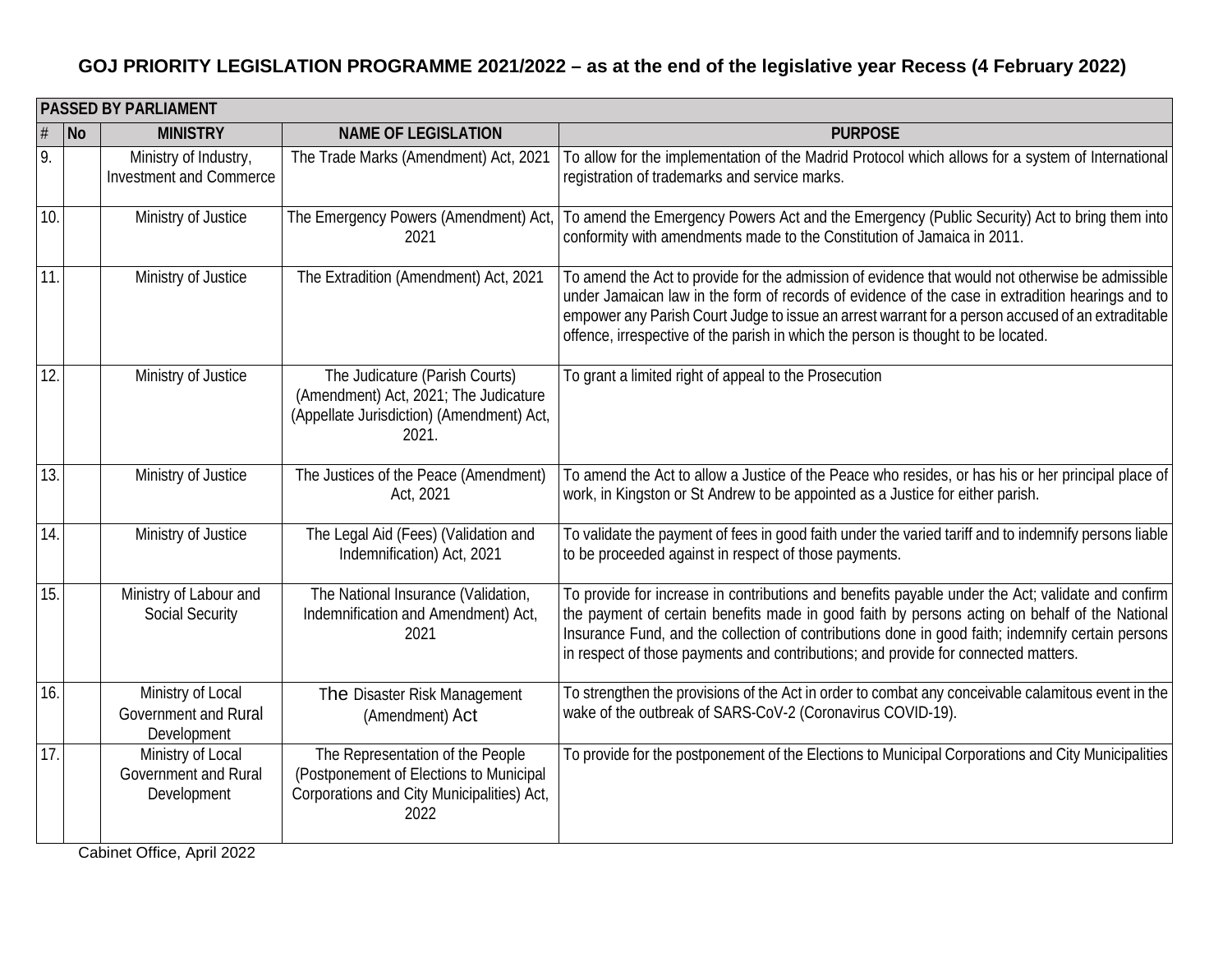|     | <b>PASSED BY PARLIAMENT</b> |                                     |                                                                                                 |                                                                                                                                                                                                                                                                                                                                                                          |  |
|-----|-----------------------------|-------------------------------------|-------------------------------------------------------------------------------------------------|--------------------------------------------------------------------------------------------------------------------------------------------------------------------------------------------------------------------------------------------------------------------------------------------------------------------------------------------------------------------------|--|
| #   | No                          | <b>MINISTRY</b>                     | <b>NAME OF LEGISLATION</b>                                                                      | <b>PURPOSE</b>                                                                                                                                                                                                                                                                                                                                                           |  |
| 18. |                             | Ministry of National<br>Security    | The Corrections (Amendment) Act, 2021                                                           | To support security arrangements and controls within correctional centres as it relates to prohibited<br>articles, including the express prohibition of computers and electronic communications devices,<br>and the provision of commensurate and more sufficiently deterrent penalties.                                                                                 |  |
| 19. |                             | Ministry of National<br>Security    | The Criminal Justice (Suppression of<br>Criminal Organizations) (Amendment) Act<br>2021         | To specify additional offences in which criminal organizations are engaged in order to fund their<br>activities; to expand the list of aggravating factors to be considered when sentencing an individual<br>convicted of certain offences under the Act and to improve the trial procedure in order to protect<br>the identity of witnesses; and for connected matters. |  |
| 20. |                             | Ministry of National<br>Security    | The Trafficking in Persons (Prevention,<br>Suppression and Punishment)<br>(Amendment) Act, 2021 | To create an anti-human trafficking regime that deters offenders and accords with the<br>recommendations in the United States Department of State's Trafficking in Persons Report.                                                                                                                                                                                       |  |
| 21. |                             | Ministry of Transport and<br>Mining | The Road Traffic (Amendment) Act, 2021                                                          | To give effect to a decision to amend the Road Traffic Act in order to increase the quantum of fixed<br>penalties for offences under the Act                                                                                                                                                                                                                             |  |
| 22. |                             |                                     | Office of the Prime Minister   The National Identification and Registration<br>Act, 2021        | To introduce a National Identification Card and National Identification Number as well as the<br>establishment of the National Identification and Registration Authority.                                                                                                                                                                                                |  |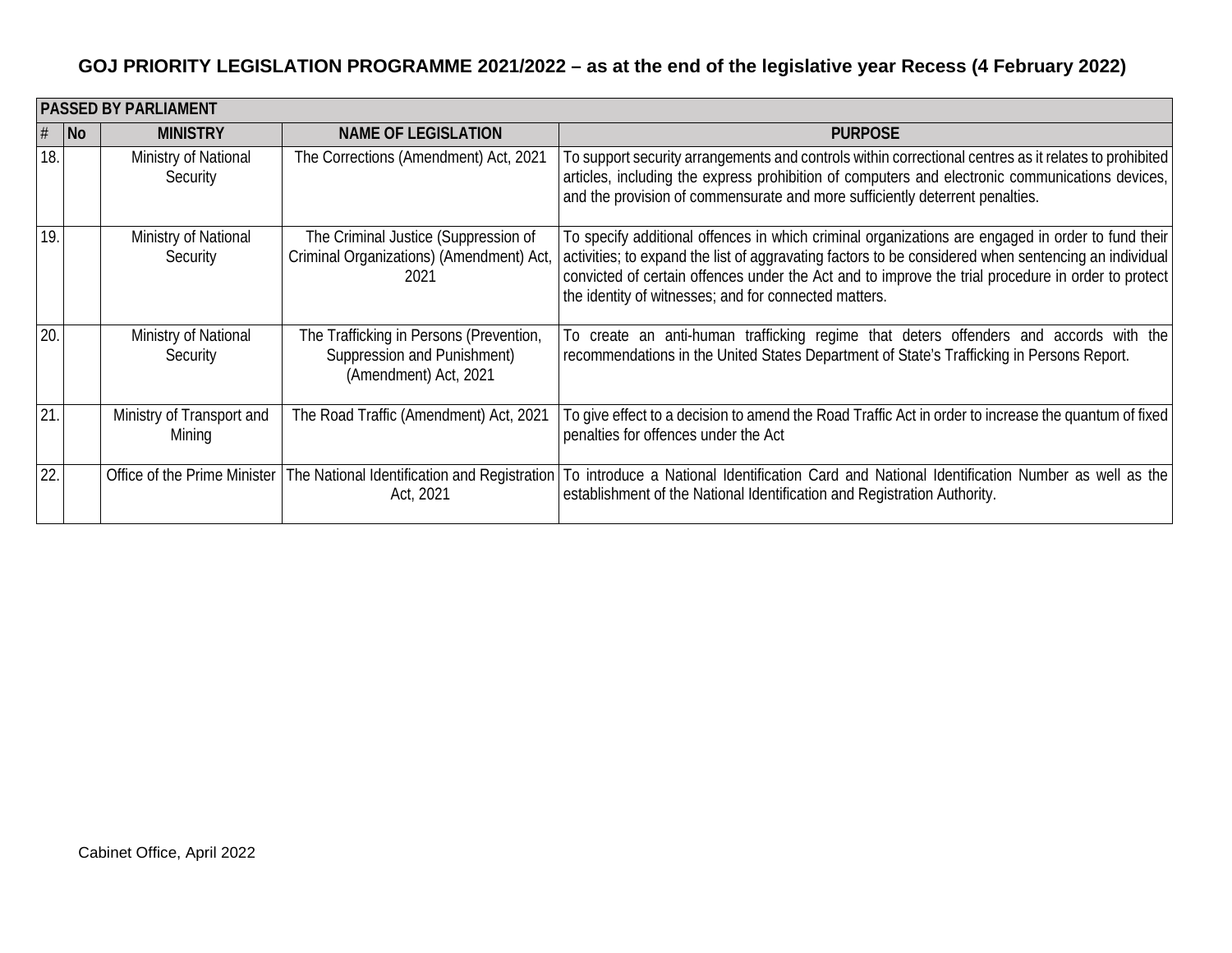|      | <b>APPROVED FOR TABLING IN PARLIAMENT</b> |                                                      |                                                                          |                                                                                                                                                                                                                                                                                                                                                                              |  |
|------|-------------------------------------------|------------------------------------------------------|--------------------------------------------------------------------------|------------------------------------------------------------------------------------------------------------------------------------------------------------------------------------------------------------------------------------------------------------------------------------------------------------------------------------------------------------------------------|--|
|      | $#$ No                                    | <b>MINISTRY</b>                                      | NAME OF LEGISLATION                                                      | <b>PURPOSE</b>                                                                                                                                                                                                                                                                                                                                                               |  |
| 23.1 |                                           | Ministry of Finance and the<br><b>Public Service</b> | Pensions (Jamaica Constabulary Force)<br>(Validation and Indemnity) Bill | To validate the approval granted by the Governor-General for the early retirement of officers from<br>[the Jamaica Constabulary Force; and indemnify the Government and all persons acting on behalf<br>of the Government from liability in relation to facilitating the approval process over the period 13<br>February 2019 and 13 August 2019; and for connected matters. |  |
|      |                                           |                                                      |                                                                          |                                                                                                                                                                                                                                                                                                                                                                              |  |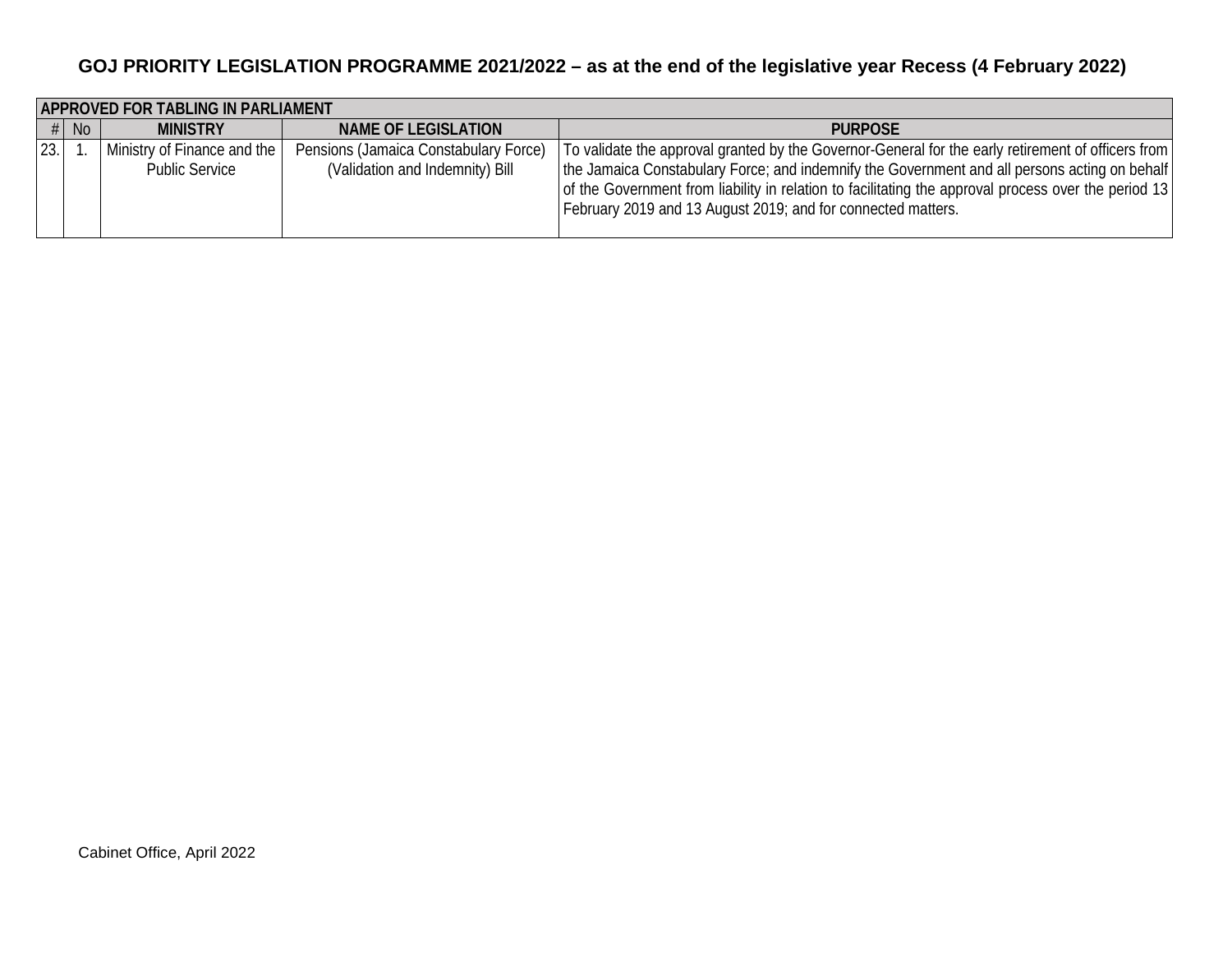|      | BEING CONSIDERED/APPROVED BY LEGISLATION COMMITTEE |                                                  |                                             |                                                                                                                                                                                                                                               |  |
|------|----------------------------------------------------|--------------------------------------------------|---------------------------------------------|-----------------------------------------------------------------------------------------------------------------------------------------------------------------------------------------------------------------------------------------------|--|
|      | $#$ No                                             | <b>MINISTRY</b>                                  | <b>NAME OF LEGISLATION</b>                  | <b>PURPOSE</b>                                                                                                                                                                                                                                |  |
| 24.  |                                                    | Ministry of Labour and<br><b>Social Security</b> | Minimum Wage (Amendment) Bill               | To facilitate compliance with the International Labour Organization (ILO) Convention Concerning<br>Decent Work for Domestic Workers (C189), which Jamaica has already ratified.                                                               |  |
| 25.1 |                                                    | Ministry of Transport and<br>Mining              | <b>Transport Authority (Amendment) Bill</b> | To incorporate a modified version of provisions now included in the Public Passenger Transport<br>(Kingston Metropolitan Transport Region) Act, 1947 and the Public Passenger Transport (Rural)<br>Area) Act, 1970; and to repeal those Acts. |  |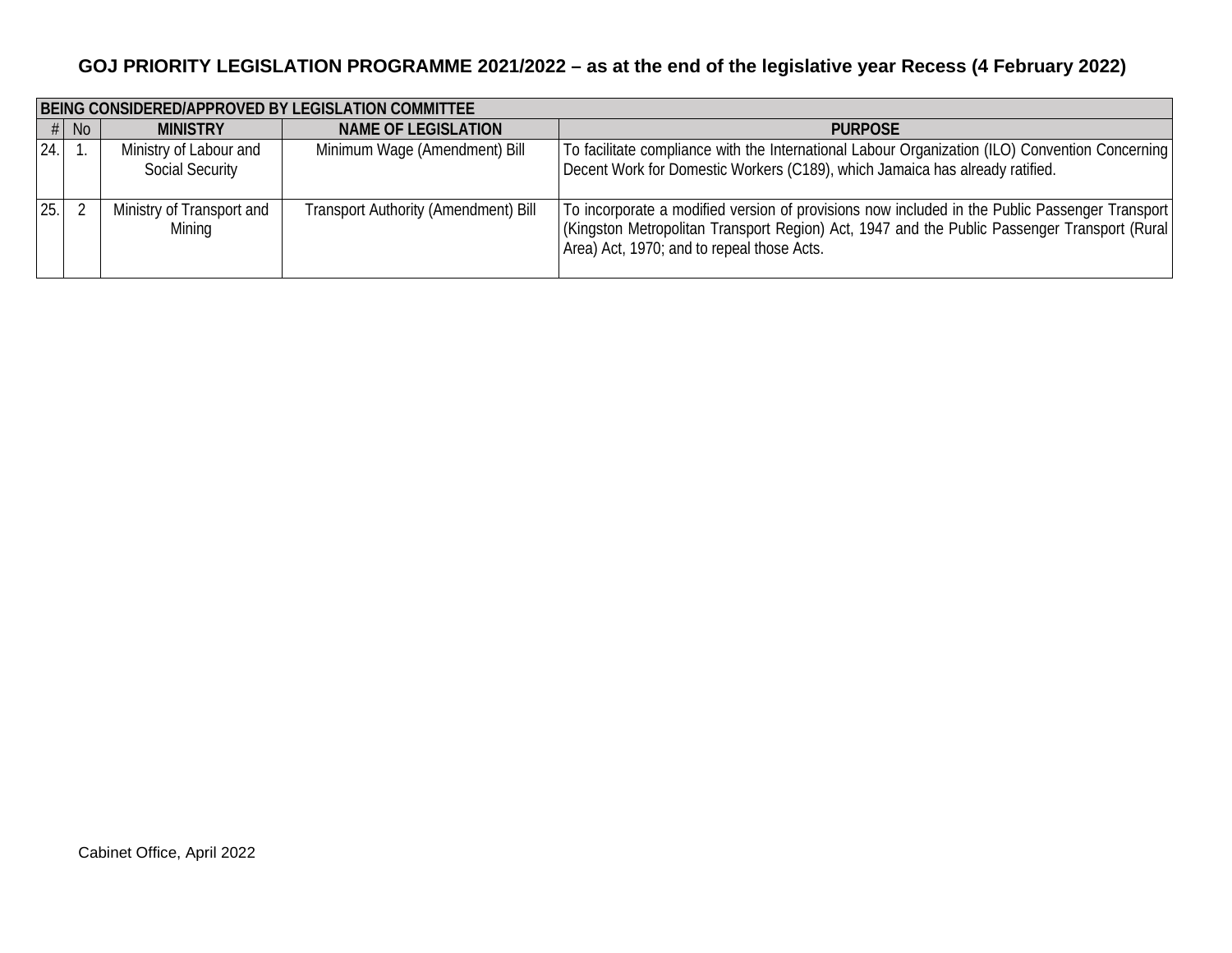|                   | <b>DRAFT BILL BEING REVIEWED</b> |                                                              |                                                                                                |                                                                                                                                                                                           |  |
|-------------------|----------------------------------|--------------------------------------------------------------|------------------------------------------------------------------------------------------------|-------------------------------------------------------------------------------------------------------------------------------------------------------------------------------------------|--|
| #                 | <b>No</b>                        | <b>MINISTRY</b>                                              | <b>NAME OF LEGISLATION</b>                                                                     | <b>PURPOSE</b>                                                                                                                                                                            |  |
| $\overline{26}$ . |                                  | Ministry of Agriculture and<br><b>Fisheries</b>              | Agricultural Produce (Amendment) Act                                                           | To strengthen and modernise the Act for the purpose of effectively regulating the trade and<br>movement of agricultural produce.                                                          |  |
| 27.               | 2.                               | Ministry of Culture Gender<br><b>Entertainment and Sport</b> | Domestic Violence Bill                                                                         | To amend the legislation to provide greater protection against the occurrence of domestic violence.                                                                                       |  |
| 28.               | 3.                               | Ministry of Economic<br>Growth and Job Creation              | Registration of Titles (Amendment) Bill<br>Registration of (Strata Titles) (Amendment)<br>Bill | To provide for the implementation of an electronic system of Land Title Registration.                                                                                                     |  |
| 29.               | $\overline{4}$ .                 | Ministry of Economic<br>Growth and Job Creation              | <b>Special Economic Zones</b><br>(Validation and Indemnification) Bill                         | To transition of existing Free Zone entities to Special Economic Zones.                                                                                                                   |  |
| 30.               | 5.                               | Ministry of Finance and the<br><b>Public Service</b>         | Special Economic Zones (Amendment) Bill                                                        | To amend the Act to comply with Jamaica's international obligation to implement Action 5 of the<br>base erosion and profit sharing minimum standards and other matters.                   |  |
| 31.               | 6.                               | Ministry of Health and<br>Wellness                           | National Council on Drug Abuse (Repeal)<br><b>Bill Dangerous Drugs (Amendment) Bill</b>        | To repeal the Act to facilitate the integration of the National Council on Drug Abuse as a department<br>into the Ministry of Health and Wellness.                                        |  |
| $\overline{32}$ . | 7.                               | Ministry of Economic<br>Growth and Job Creation              | Real Estate (Developers and Dealers)<br>(Amendment and Change of Name) Bill                    | To modernize the Act and give effect to the merger of the Real Estate Board, Commission of Strata<br>Corporations, and the Timeshare Registrar into the Real Estate Authority of Jamaica. |  |
| 33.               | 8.                               | Ministry of Industry,<br><b>Investment and Commerce</b>      | Companies (Amendment) Bill                                                                     | To strengthen the efficient operation of companies in Jamaica.                                                                                                                            |  |
| 34.               | 9.                               | Ministry of Industry,<br>Investment and Commerce             | <b>Customs Duties (Dumping and Subsidies)</b><br>Bill                                          | To bring the act into conformity with the WTO Anti-dumping Agreement.                                                                                                                     |  |
| 35.               | 10.                              | Ministry of Industry,<br>Investment and Commerce             | National Compliance and Regulatory<br><b>Authority Bill</b>                                    | To establish a body which will perform regulatory functions previously performed by the Bureau of<br>Standards Jamaica.                                                                   |  |
| 36.               | 11.                              | Ministry of Labour and<br><b>Social Security</b>             | Occupational Safety and Health Bill                                                            | To provide for the establishment of safety and health standards for all places in which economic<br>activity is undertaken.                                                               |  |
| 37.               | 12.                              | Ministry of National                                         | Firearms (Repeal and Replacement) Bill                                                         | To address deficiencies hindering the Firearm Licensing Authority in the execution of their duties;                                                                                       |  |

Cabinet Office, April 2022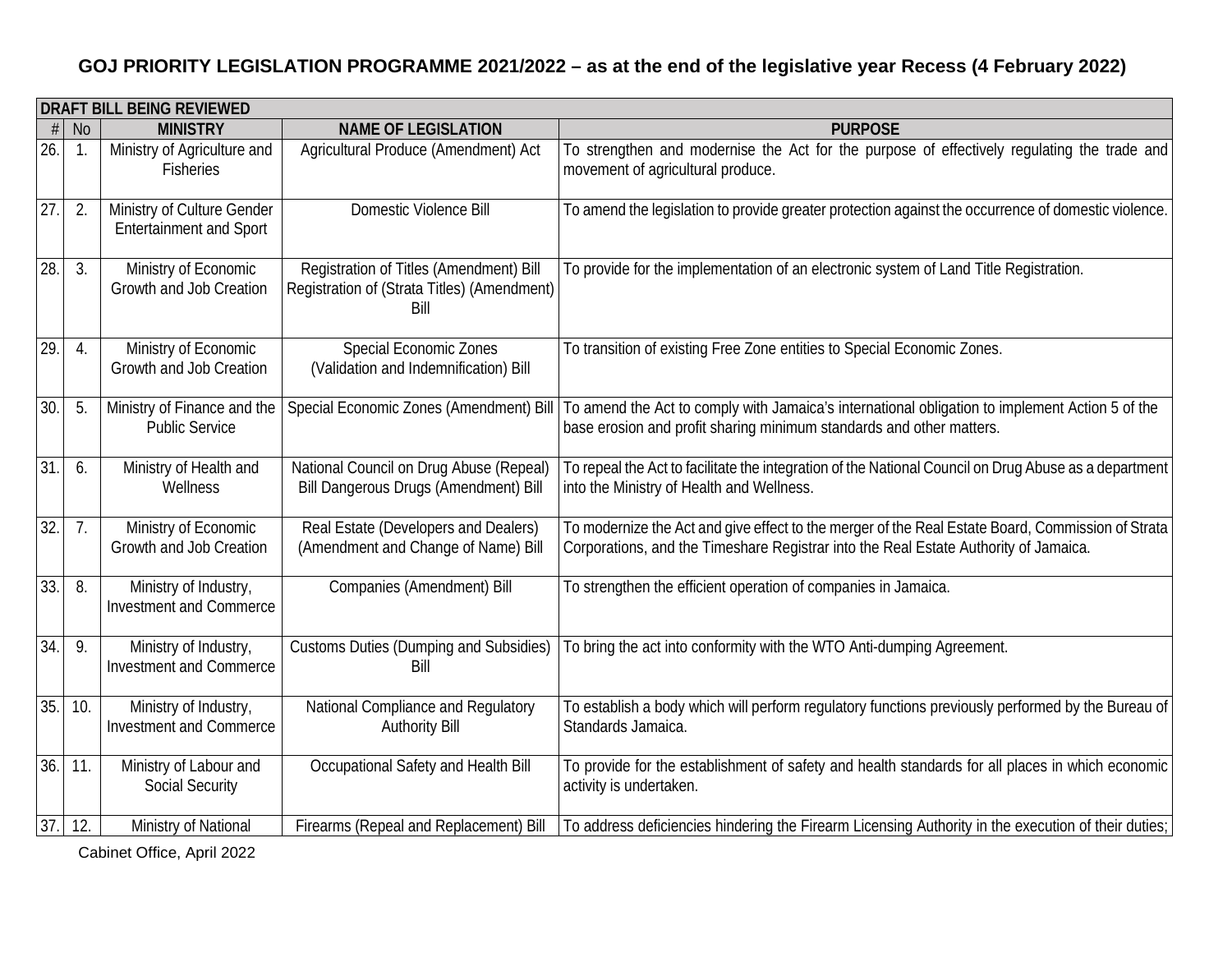|        | <b>DRAFT BILL BEING REVIEWED</b> |                                       |                                                                                                |                                                                                                                                                                                                                                                                                                                                                                                         |  |
|--------|----------------------------------|---------------------------------------|------------------------------------------------------------------------------------------------|-----------------------------------------------------------------------------------------------------------------------------------------------------------------------------------------------------------------------------------------------------------------------------------------------------------------------------------------------------------------------------------------|--|
|        | <b>No</b>                        | <b>MINISTRY</b>                       | <b>NAME OF LEGISLATION</b>                                                                     | <b>PURPOSE</b>                                                                                                                                                                                                                                                                                                                                                                          |  |
|        |                                  | Security                              |                                                                                                | and to provide for the revision of the protocols supporting the current firearm review process; and<br>to introduce new offences.                                                                                                                                                                                                                                                       |  |
| 38.    | 13.                              | Ministry of National<br>Security      | Immigration Restriction (Commonwealth<br>Citizen) (Amendment) Bill; Aliens<br>(Amendment) Bill | To amend the immigration laws to address current and emerging border security issues.                                                                                                                                                                                                                                                                                                   |  |
| 39.    | 14.                              | Ministry of Science and<br>Technology | Electricity (Amendment, Indemnification<br>and Validation) Bill                                | To address issues with the governance structure of the GER and validate the actions of the<br>members, officers and staff of the Board of Examiners and the Government Electrical Inspectorate,<br>and the actions of all other persons in support of actions in licensing electricians and inspecting<br>electrical installations and indemnifying them against all legal proceedings. |  |
| 40.15. |                                  | Ministry of Science and<br>Technology | Petroleum (Amendment) Bill                                                                     | To provide for the integration of the core functions of the Petroleum Corporation of Jamaica (PCJ)<br>into a newly created Division of the Ministry of Science, Energy and Technology.                                                                                                                                                                                                  |  |
| 41.16. |                                  | Ministry of Science and<br>Technology | Petroleum (Downstream Activities) Bill                                                         | To consolidate all existing downstream legislation and to amend the Office of Utilities Regulation<br>Act to provide the Office with jurisdiction in respect of the regulation of the downstream natural gas<br>sector in Jamaica.                                                                                                                                                      |  |
| 42.    | 17.                              | Ministry of Tourism                   | Bath of St. Thomas the Apostle<br>(Amendment) Bill;<br>Milk River (Amendment) Bill             | To pursue a long-term development lease as the divestment modality for the Bath Fountain Hotel<br>and Spa and the Milk River Hotel and Spa.                                                                                                                                                                                                                                             |  |
| 43.    | 18.                              | Ministry of Transport and<br>Mining   | Civil Aviation (Amendment) Bill                                                                | To comprehensively review the Act to strengthen the provisions in keeping with Jamaica's<br>continued compliance with the Convention on International Civil Aviation (Chicago Convention,<br>1944).                                                                                                                                                                                     |  |
| 44.    | 19.                              | Ministry of Transport and<br>Mining   | Shipping (Pollution Prevention, Response,<br>Liability and Compensation Bill                   | To incorporate the provisions of MARPOL 73/78; to allow for recovery compensation in the event<br>of an oil spill and contribution by importers of oil to the International Oil Pollution Compensation<br>Fund.                                                                                                                                                                         |  |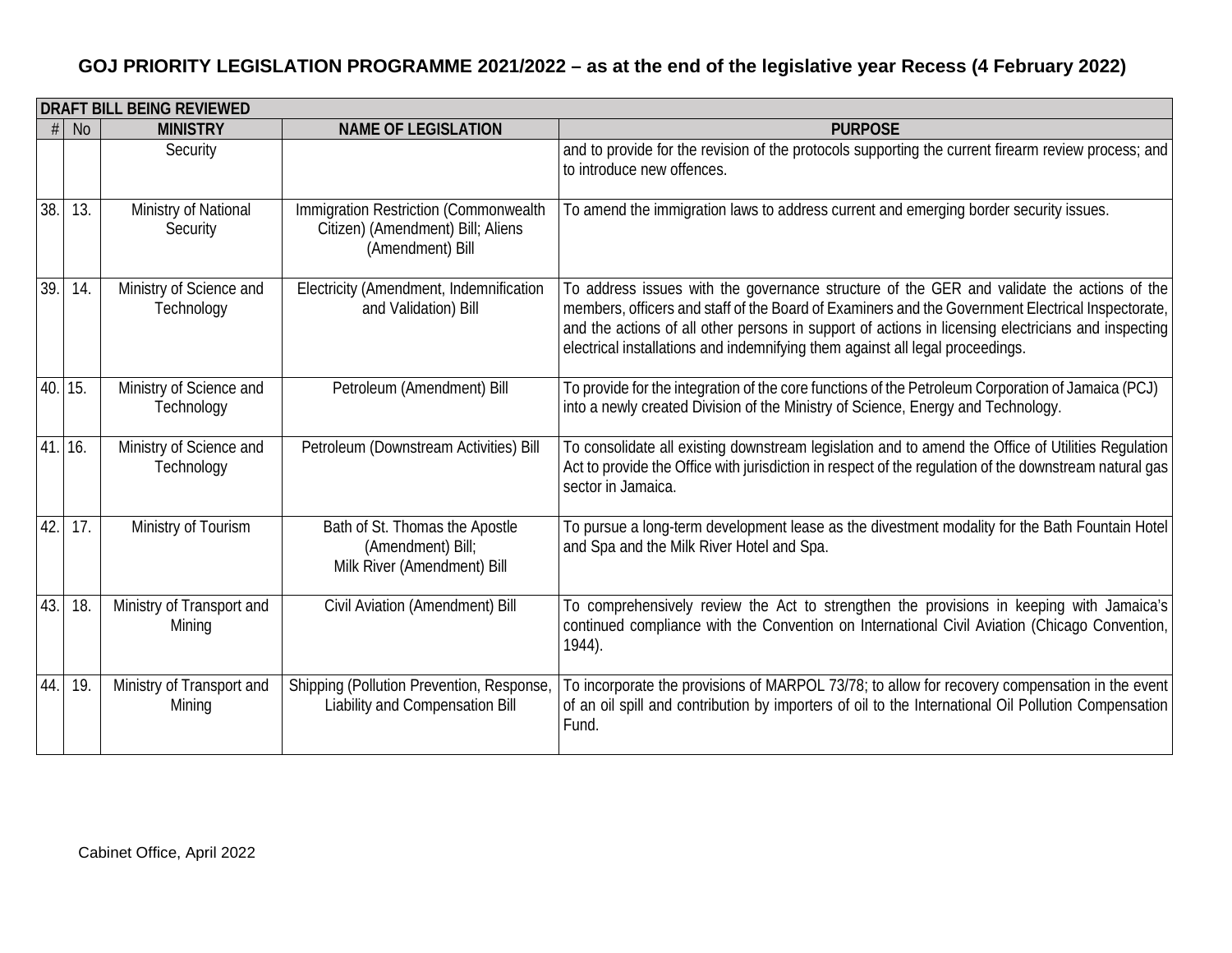|     | BEING DRAFTED/DRAFTING INSTRUCTIONS ISSUED |                                                      |                                                              |                                                                                                                                                                                                                                                                                                                                                                                                                                                                                                                         |  |
|-----|--------------------------------------------|------------------------------------------------------|--------------------------------------------------------------|-------------------------------------------------------------------------------------------------------------------------------------------------------------------------------------------------------------------------------------------------------------------------------------------------------------------------------------------------------------------------------------------------------------------------------------------------------------------------------------------------------------------------|--|
|     | $\overline{\mathsf{No}}$                   | <b>MINISTRY</b>                                      | <b>NAME OF LEGISLATION</b>                                   | <b>PURPOSE</b>                                                                                                                                                                                                                                                                                                                                                                                                                                                                                                          |  |
| 45. |                                            | Ministry of Agriculture and<br><b>Fisheries</b>      | National Irrigation (Validation and<br>Indemnification) Bill | To validate all acts executed in good faith by the NIC, as the Irrigation Authority, in the absence of<br>the requisite licence pursuant to section 4 of the Irrigation Act, for the period commencing 11 July<br>2021 to the date of gazetting of a new order to duly license the NIC; and indemnify the NIC and its<br>officers against any liability that may be incurred as a result of NIC operating as the Irrigation<br>Authority, in good faith, but without the requisite licence, during the relevant period. |  |
| 46. |                                            | Office of the Prime Minister                         | National Archives and Records<br>Management Bill             | To repeal and replace the Archives Act, 1983 and all subsidiary legislation.                                                                                                                                                                                                                                                                                                                                                                                                                                            |  |
| 47. |                                            | Ministry of Economic<br>Growth and Job Creation      | Forest (Amendment) Bill                                      | To amend the Act to address current deficiencies in the legislation as well as the requirements set<br>out in the Forest Policy of Jamaica (2017) and the National Forest Management and Conservation<br>Plan 2016-2026.                                                                                                                                                                                                                                                                                                |  |
| 48. |                                            | Ministry of Finance and the<br><b>Public Service</b> | Bank of Jamaica (Amendment) Bill                             | To amend the BOJ Act to allow for the issuance of the Central Bank Digital Currency                                                                                                                                                                                                                                                                                                                                                                                                                                     |  |